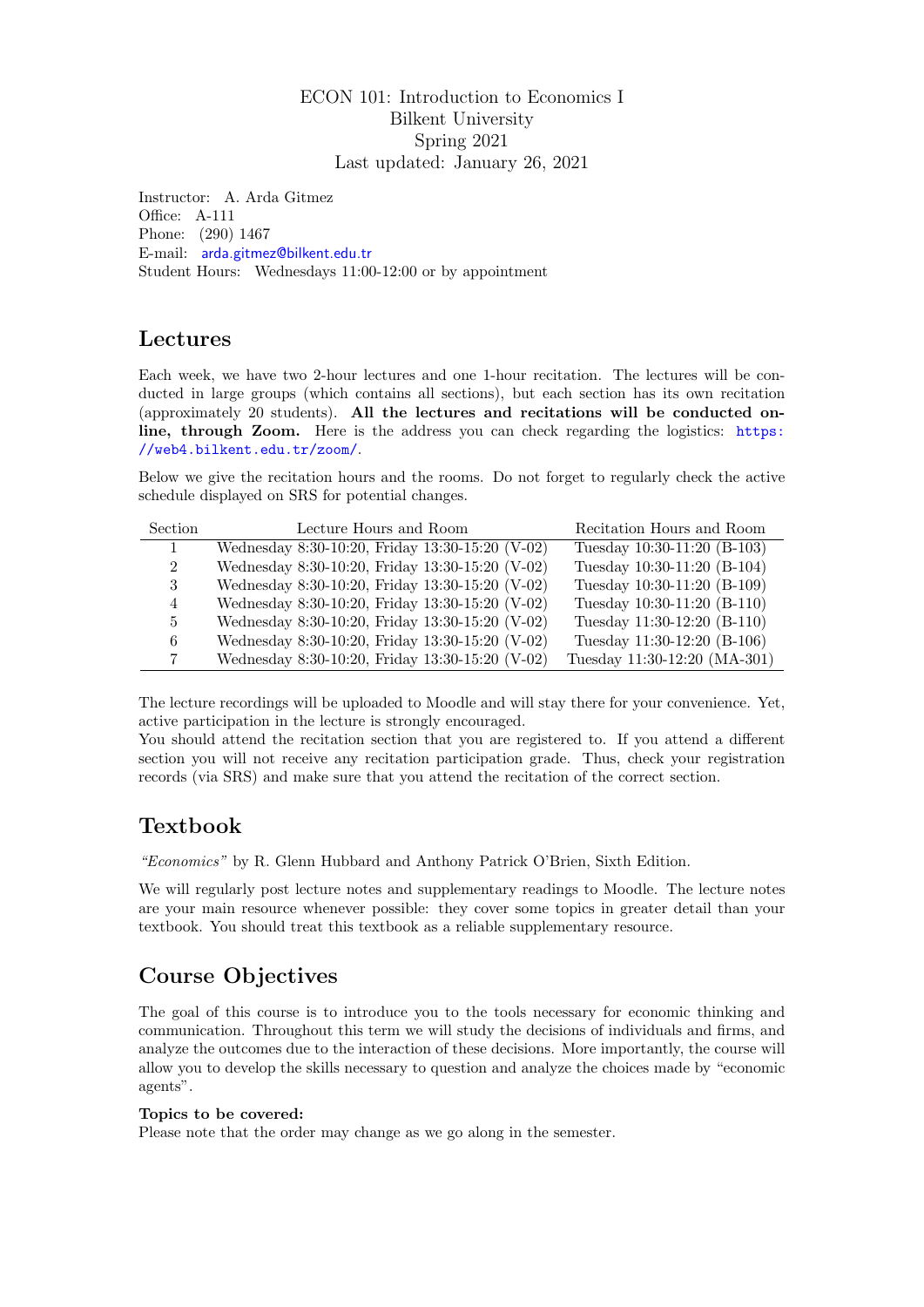- Theory of the consumer (Chapter 10 and the appendix of Chapter 10).
- Theory of the firm (Chapter 11).
- Firms in a perfectly competitive market (Chapter 12).
- Demand, supply and the market (Chapter 3).
- Elasticity (Chapter 6).
- Economic efficiency and government policies (Chapter 5 and the appendix of Chapter 4).
- Externalities and government policies (Chapter 5).
- Public goods and common goods (Chapter 5).
- General equilibrium and welfare.
- Monopoly (Chapter 15).
- Monopolistic Competition (Chapter 14).
- Oligopoly (Chapter 14).
- The markets for labor and other factors of production (Chapter 17).

### Grading

Exams: You will have two midterm exams and a final exam. The exams will be conducted online. We plan to have the first midterm around the 6th week, and the second midterm around the 10th week.

Homework assignments: There will be a total of five or six homework assignments. For homework assignments, you will be working in groups of three/four people. The groups are going to be assigned by us, and only one member of the group will need to submit the homework assignment. We expect you to actively participate in the group effort; learning how to colloborate with your peers is an important life skill. Each group member will receive the same grade, except: If your name is not included in the submitted assignment, you will individually get a zero from the that assignment.) In the middle of the semester, we will reshuffle groups, so you will have different groups to work with.

Participation: You will also be graded on your participation to the recitations and your work during the recitation hours. To receive participation grade, you need to attend the recitation hour of your assigned section. Please note that this is a **participation** grade, not an attendance grade. If you only log in to Zoom and do not participate in the discussions, you will receive a very low participation grade.

Your overall grade will be determined by your grades from the midterms, homework assignments, participation grades from recitation hours, and the final exam. The weights of these in determining your overall grade is as follows:

| Midterm 1:                | 20%   |
|---------------------------|-------|
| Midterm 2:                | 20%   |
| Final Exam:               | 35%   |
| Homework Assignments:     | 20%   |
| Recitation Participation: | $5\%$ |

One of the lowest homework assignment grade and one of the lowest recitation hour grade will be dropped when calculating your total homework assignment grade and total participation grade.

Only those with documented and approved medical or other emergencies may take a make-up exam. Please see <http://w3.bilkent.edu.tr/bilkent/student-medical-report-guidelines/> for the Bilkent's guidelines regarding medical reports.

Regarding the FZ grade: In this course we will not give any FZ grades.